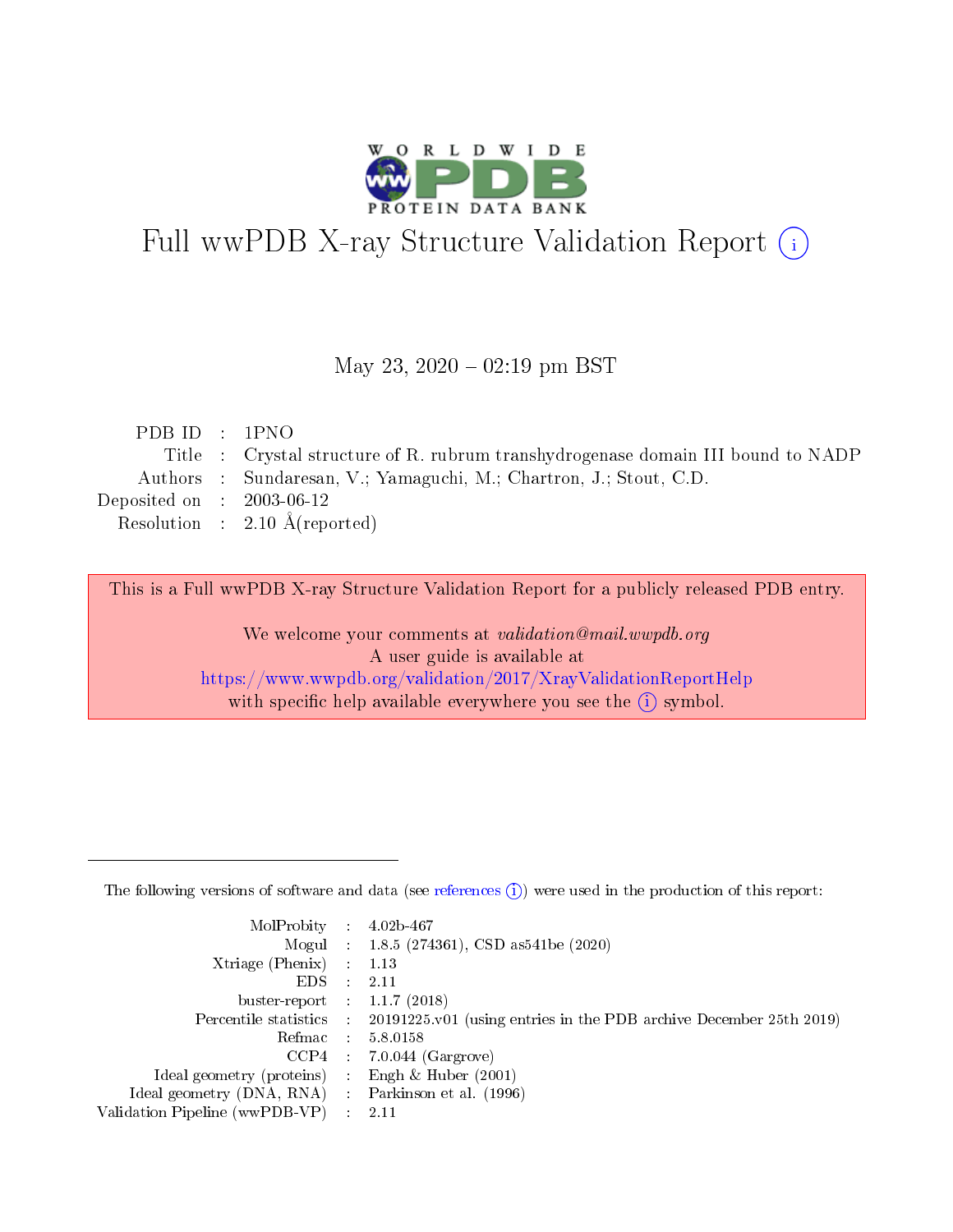# 1 [O](https://www.wwpdb.org/validation/2017/XrayValidationReportHelp#overall_quality)verall quality at a glance  $(i)$

The following experimental techniques were used to determine the structure: X-RAY DIFFRACTION

The reported resolution of this entry is 2.10 Å.

Percentile scores (ranging between 0-100) for global validation metrics of the entry are shown in the following graphic. The table shows the number of entries on which the scores are based.



| Metric                | Whole archive<br>$(\#\text{Entries})$ | Similar resolution<br>$(\#\text{Entries}, \text{resolution range}(\text{\AA}))$ |  |  |
|-----------------------|---------------------------------------|---------------------------------------------------------------------------------|--|--|
| $R_{free}$            | 130704                                | $5197(2.10-2.10)$                                                               |  |  |
| Clashscore            | 141614                                | $5710(2.10-2.10)$                                                               |  |  |
| Ramachandran outliers | 138981                                | $5647(2.10-2.10)$                                                               |  |  |
| Sidechain outliers    | 138945                                | $5648$ $(2.10-2.10)$                                                            |  |  |
| RSRZ outliers         | 127900                                | $5083(2.10-2.10)$                                                               |  |  |

The table below summarises the geometric issues observed across the polymeric chains and their fit to the electron density. The red, orange, yellow and green segments on the lower bar indicate the fraction of residues that contain outliers for  $>=3, 2, 1$  and 0 types of geometric quality criteria respectively. A grey segment represents the fraction of residues that are not modelled. The numeric value for each fraction is indicated below the corresponding segment, with a dot representing fractions  $\epsilon=5\%$  The upper red bar (where present) indicates the fraction of residues that have poor fit to the electron density. The numeric value is given above the bar.

| Mol | $\mid$ Chain $\mid$ Length | Quality of chain |     |              |
|-----|----------------------------|------------------|-----|--------------|
|     |                            | 12%              |     |              |
|     | $180\,$                    | 84%              | 14% |              |
|     |                            | 8%               |     |              |
|     | $180\,$                    | 84%              | 13% | $\cdot\cdot$ |

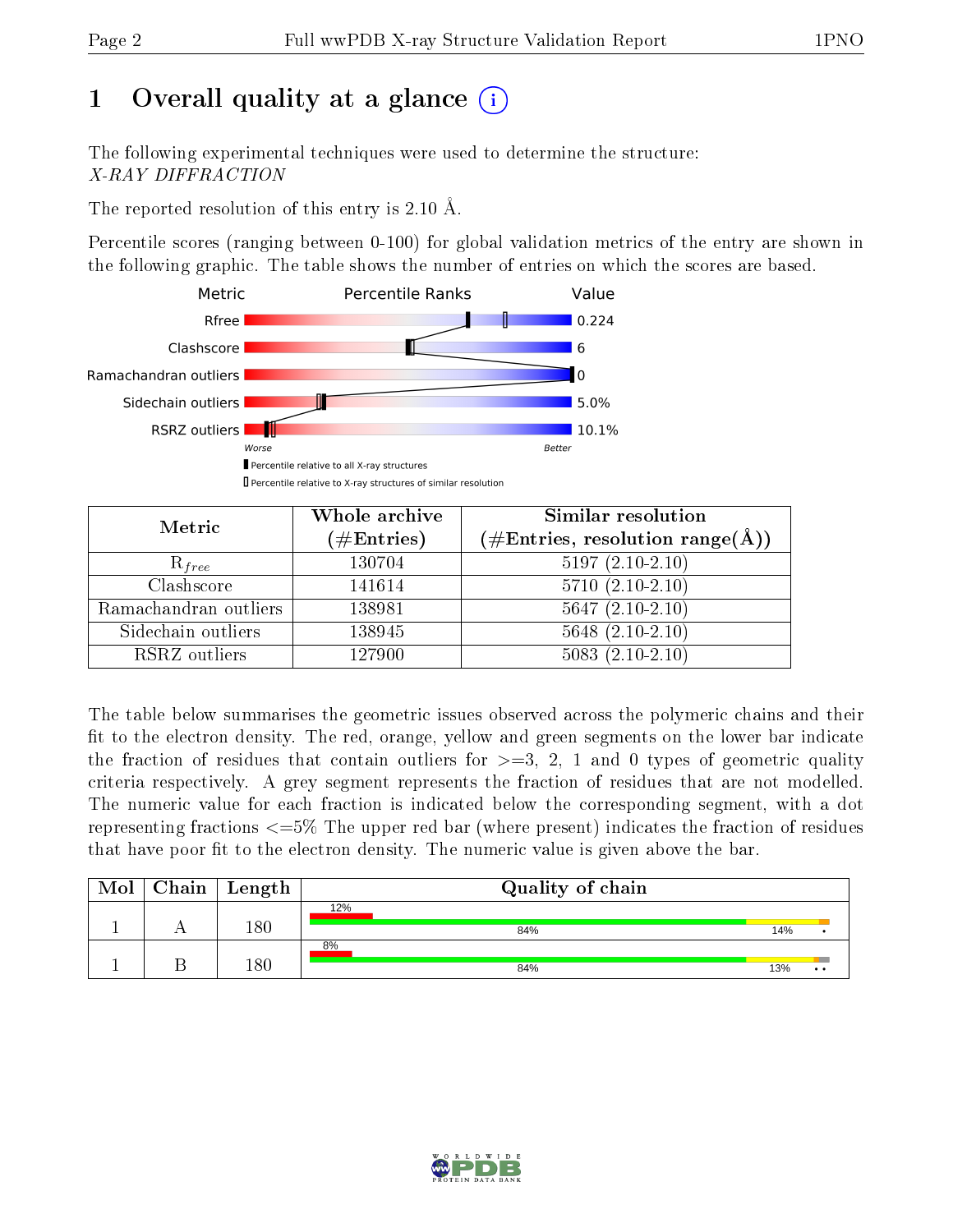# 2 Entry composition  $\left( \cdot \right)$

There are 3 unique types of molecules in this entry. The entry contains 3018 atoms, of which 0 are hydrogens and 0 are deuteriums.

In the tables below, the ZeroOcc column contains the number of atoms modelled with zero occupancy, the AltConf column contains the number of residues with at least one atom in alternate conformation and the Trace column contains the number of residues modelled with at most 2 atoms.

| Mol | Chain Residues | Atoms         |                |  |                |  |  | $\text{ZeroOcc} \mid \text{AltConf} \mid \text{Trace} \mid$ |  |
|-----|----------------|---------------|----------------|--|----------------|--|--|-------------------------------------------------------------|--|
|     | 180            | Total C N O S |                |  |                |  |  |                                                             |  |
|     |                | 1359          | 857 229 261 12 |  |                |  |  |                                                             |  |
|     | 177            | Total C N O   |                |  |                |  |  |                                                             |  |
|     |                | 1339          |                |  | 846 224 257 12 |  |  |                                                             |  |

• Molecule 1 is a protein called  $NAD(P)$  transhydrogenase subunit beta.

| Chain            | Residue | Modelled   | Actual | Comment                 | Reference         |
|------------------|---------|------------|--------|-------------------------|-------------------|
| A                | 285     | $\rm{SER}$ |        | CLONING ARTIFACT        | <b>UNP Q59765</b> |
| $\mathbf{A}$     | 286     | <b>GLY</b> |        | CLONING ARTIFACT        | <b>UNP Q59765</b> |
| A                | 287     | <b>HIS</b> |        | CLONING ARTIFACT        | <b>UNP Q59765</b> |
| А                | 288     | ILE        |        | CLONING ARTIFACT        | <b>UNP Q59765</b> |
| А                | 289     | GLU        |        | CLONING ARTIFACT        | <b>UNP Q59765</b> |
| $\boldsymbol{A}$ | 290     | <b>GLY</b> |        | <b>CLONING ARTIFACT</b> | <b>UNP Q59765</b> |
| A                | 291     | $\rm{ARG}$ |        | CLONING ARTIFACT        | <b>UNP Q59765</b> |
| А                | 292     | HIS        |        | CLONING ARTIFACT        | <b>UNP Q59765</b> |
| А                | 293     | MET        |        | CLONING ARTIFACT        | <b>UNP Q59765</b> |
| B                | 285     | SER        |        | CLONING ARTIFACT        | <b>UNP Q59765</b> |
| B                | 286     | GLY        |        | <b>CLONING ARTIFACT</b> | <b>UNP Q59765</b> |
| B                | 287     | <b>HIS</b> |        | CLONING ARTIFACT        | <b>UNP Q59765</b> |
| B                | 288     | ILE        |        | CLONING ARTIFACT        | <b>UNP Q59765</b> |
| B                | 289     | GLU        |        | <b>CLONING ARTIFACT</b> | <b>UNP Q59765</b> |
| B                | 290     | <b>GLY</b> |        | <b>CLONING ARTIFACT</b> | <b>UNP Q59765</b> |
| B                | 291     | $\rm{ARG}$ |        | <b>CLONING ARTIFACT</b> | <b>UNP Q59765</b> |
| B                | 292     | <b>HIS</b> |        | CLONING ARTIFACT        | <b>UNP Q59765</b> |
| B                | 293     | MET        |        | <b>CLONING ARTIFACT</b> | <b>UNP Q59765</b> |

There are 18 discrepancies between the modelled and reference sequences:

• Molecule 2 is NADP NICOTINAMIDE-ADENINE-DINUCLEOTIDE PHOSPHATE (three-letter code: NAP) (formula:  $C_{21}H_{28}N_7O_{17}P_3$ ).

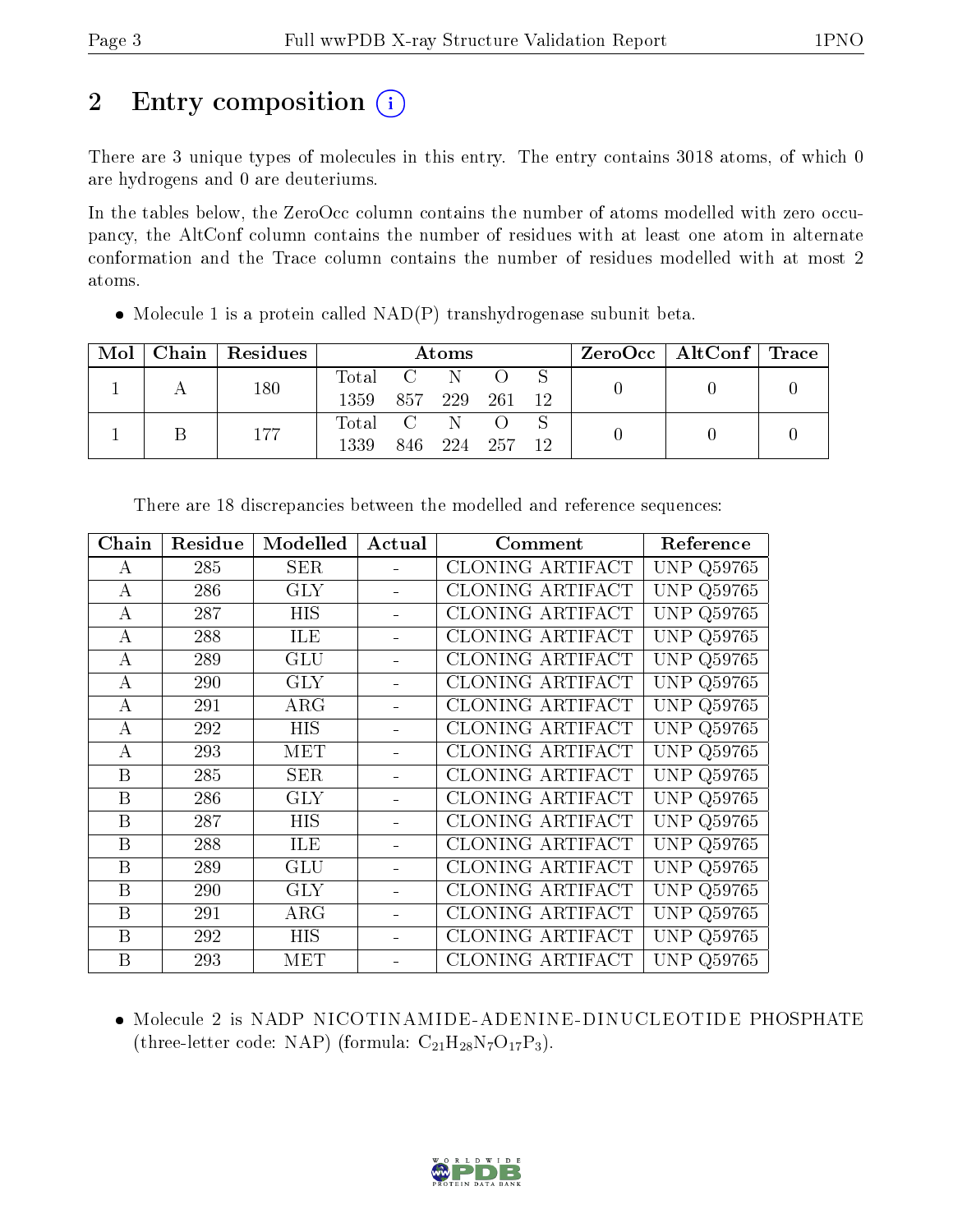

|  |  | $Mol$   Chain   Residues | Atoms         |  |  | $ZeroOcc \mid AltConf \mid$ |  |
|--|--|--------------------------|---------------|--|--|-----------------------------|--|
|  |  |                          | Total C N O P |  |  |                             |  |
|  |  | 48 21 7 17 3             |               |  |  |                             |  |
|  |  |                          | Total C N O P |  |  |                             |  |
|  |  | 48 21 7 17 3             |               |  |  |                             |  |

• Molecule 3 is water.

|  | Mol   Chain   Residues | Atoms                 | $ZeroOcc \   \ AltConf \  $ |
|--|------------------------|-----------------------|-----------------------------|
|  | 120                    | Total O<br>120<br>120 |                             |
|  | 104                    | Total<br>104<br>104   |                             |

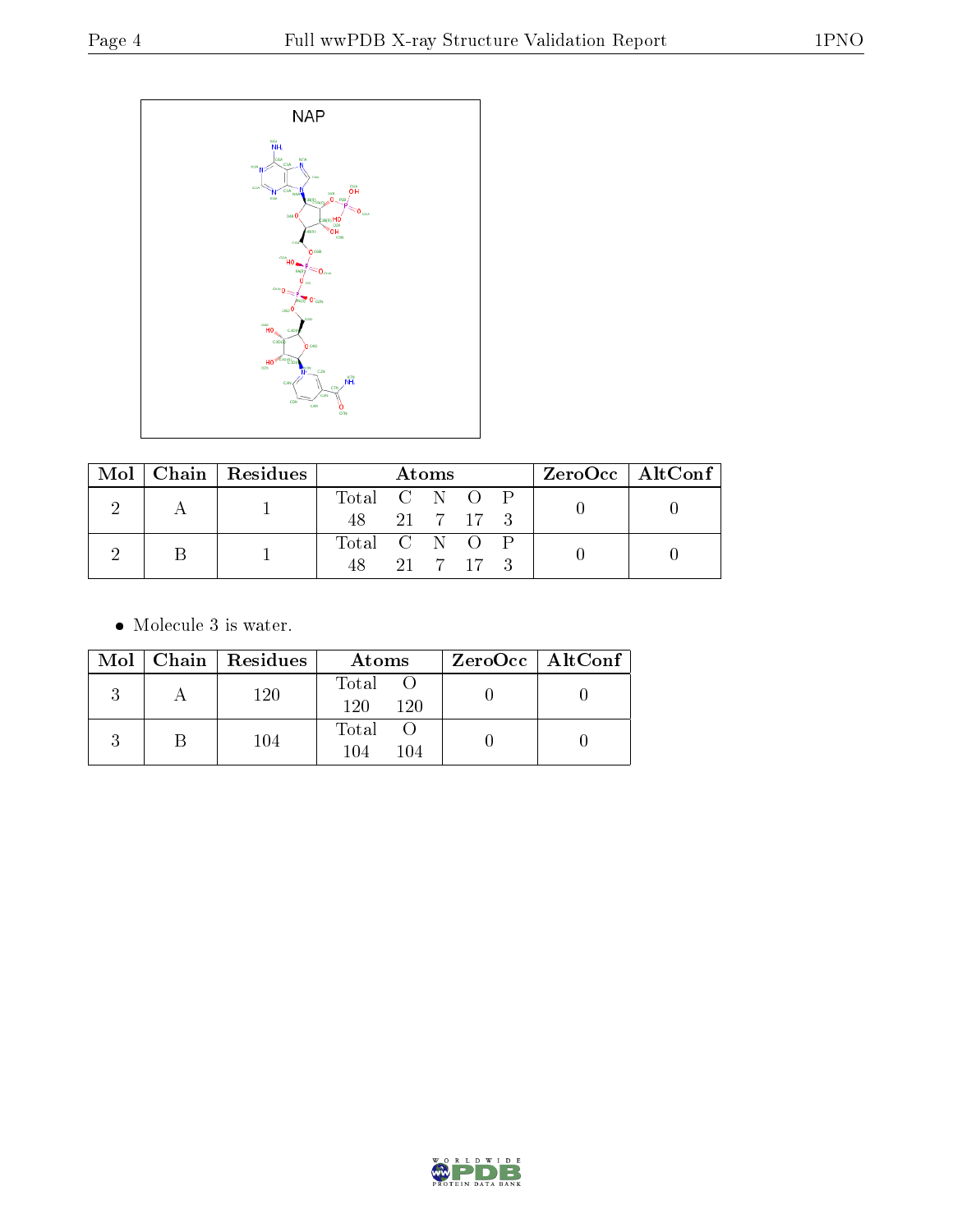# 3 Residue-property plots  $(i)$

These plots are drawn for all protein, RNA and DNA chains in the entry. The first graphic for a chain summarises the proportions of the various outlier classes displayed in the second graphic. The second graphic shows the sequence view annotated by issues in geometry and electron density. Residues are color-coded according to the number of geometric quality criteria for which they contain at least one outlier: green  $= 0$ , yellow  $= 1$ , orange  $= 2$  and red  $= 3$  or more. A red dot above a residue indicates a poor fit to the electron density (RSRZ  $> 2$ ). Stretches of 2 or more consecutive residues without any outlier are shown as a green connector. Residues present in the sample, but not in the model, are shown in grey.

• Molecule 1: NAD(P) transhydrogenase subunit beta



• Molecule 1: NAD(P) transhydrogenase subunit beta



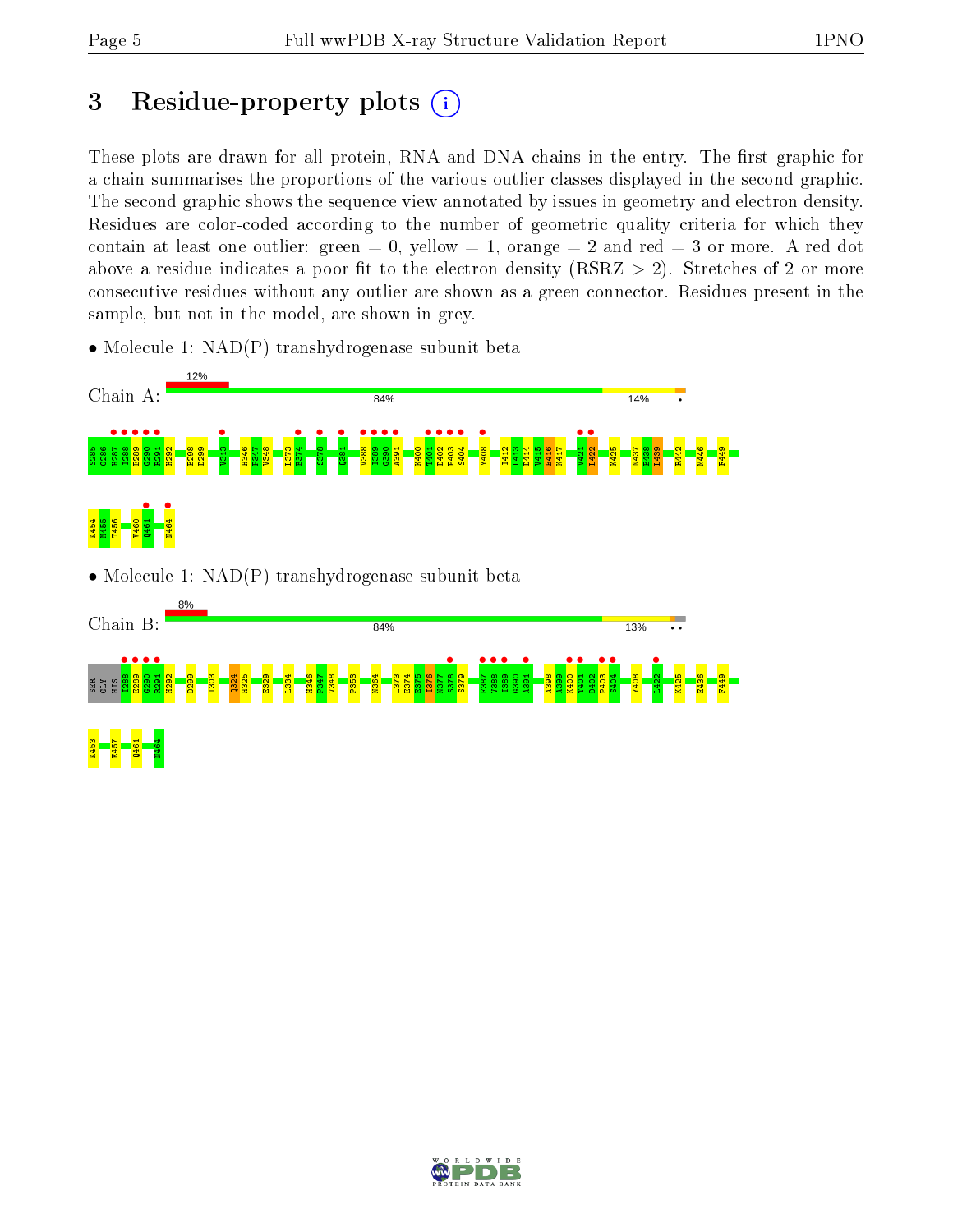# 4 Data and refinement statistics  $(i)$

| Property                                                         | <b>Value</b>                                        | Source     |
|------------------------------------------------------------------|-----------------------------------------------------|------------|
| Space group                                                      | P 61 2 2                                            | Depositor  |
| Cell constants                                                   | $117.95\text{\AA}$<br>$117.95\text{\AA}$<br>211.28Å | Depositor  |
| a, b, c, $\alpha$ , $\beta$ , $\gamma$                           | $90.00^\circ$<br>$90.00^\circ$<br>$120.00^{\circ}$  |            |
| Resolution $(A)$                                                 | 28.50<br>2.10<br>$\frac{1}{2}$                      | Depositor  |
|                                                                  | $-2.10$<br>28.99                                    | <b>EDS</b> |
| % Data completeness                                              | $97.7(28.50-2.10)$                                  | Depositor  |
| (in resolution range)                                            | 97.8 (28.99-2.10)                                   | <b>EDS</b> |
| $R_{merge}$                                                      | 0.09                                                | Depositor  |
| $\mathrm{R}_{sym}$                                               | 0.08                                                | Depositor  |
| $\sqrt{I/\sigma}(I) > 1$                                         | 1.56 (at $2.10\text{\AA})$                          | Xtriage    |
| Refinement program                                               | $\overline{\text{CNS} 1.1}$                         | Depositor  |
|                                                                  | 0.209<br>0.230<br>$\overline{a}$                    | Depositor  |
| $R, R_{free}$                                                    | 0.202<br>0.224<br>$\mathcal{L}$                     | DCC        |
| $R_{free}$ test set                                              | $\overline{1496}$ reflections $(2.98\%)$            | wwPDB-VP   |
| Wilson B-factor $(A^2)$                                          | 45.7                                                | Xtriage    |
| Anisotropy                                                       | 0.013                                               | Xtriage    |
| Bulk solvent $k_{sol}(\text{e}/\text{A}^3), B_{sol}(\text{A}^2)$ | $0.36$ , $50.6$                                     | <b>EDS</b> |
| L-test for $\mathrm{twinning}^2$                                 | $< L >$ = 0.48, $< L2$ = 0.31                       | Xtriage    |
| Estimated twinning fraction                                      | No twinning to report.                              | Xtriage    |
| $F_o, F_c$ correlation                                           | 0.96                                                | <b>EDS</b> |
| Total number of atoms                                            | 3018                                                | wwPDB-VP   |
| Average B, all atoms $(A^2)$                                     | 51.0                                                | wwPDB-VP   |

Xtriage's analysis on translational NCS is as follows: The largest off-origin peak in the Patterson function is 2.95% of the height of the origin peak. No significant pseudotranslation is detected.

<sup>&</sup>lt;sup>2</sup>Theoretical values of  $\langle |L| \rangle$ ,  $\langle L^2 \rangle$  for acentric reflections are 0.5, 0.333 respectively for untwinned datasets, and 0.375, 0.2 for perfectly twinned datasets.



<span id="page-5-1"></span><span id="page-5-0"></span><sup>1</sup> Intensities estimated from amplitudes.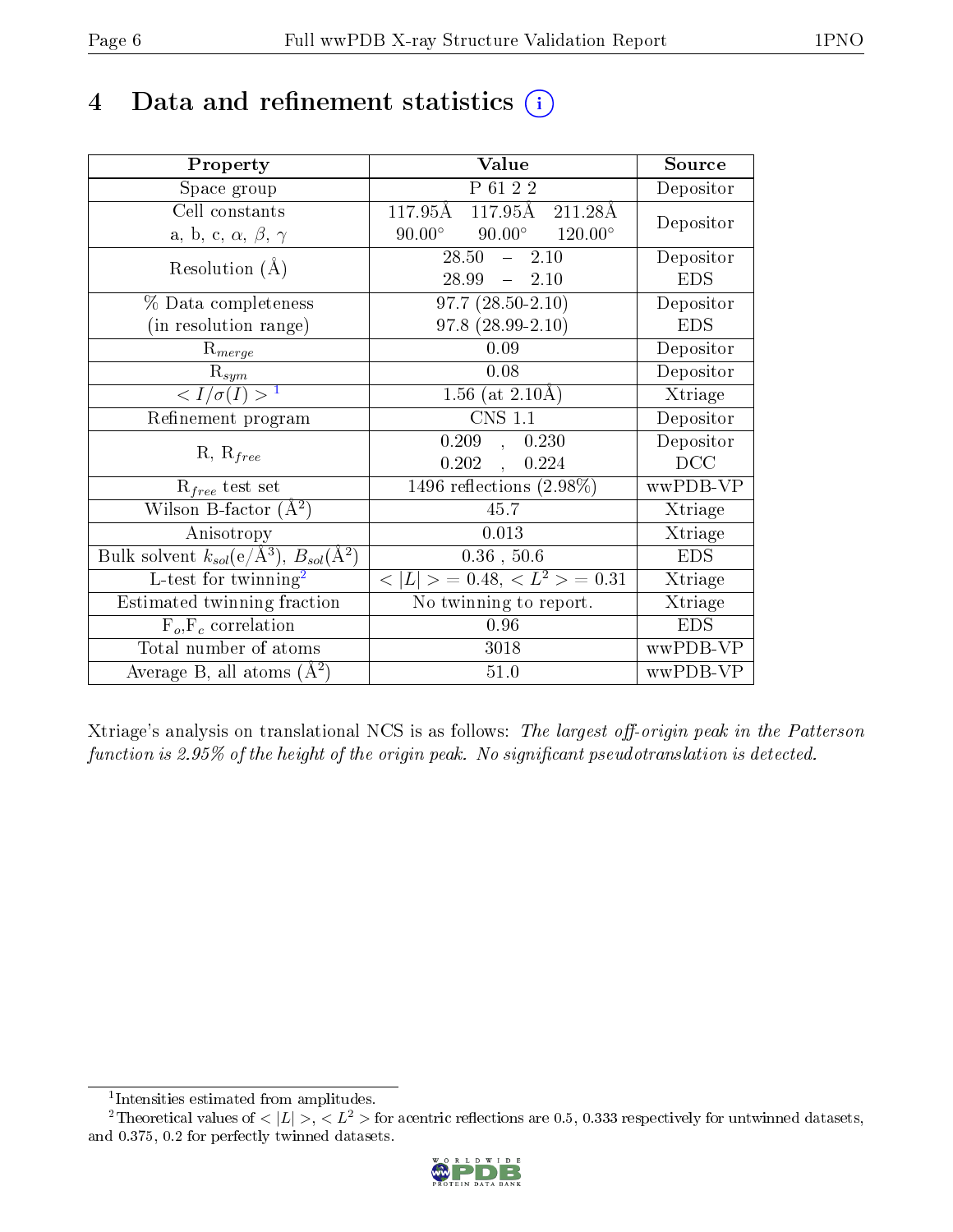# 5 Model quality  $(i)$

## 5.1 Standard geometry (i)

Bond lengths and bond angles in the following residue types are not validated in this section: NAP

The Z score for a bond length (or angle) is the number of standard deviations the observed value is removed from the expected value. A bond length (or angle) with  $|Z| > 5$  is considered an outlier worth inspection. RMSZ is the root-mean-square of all Z scores of the bond lengths (or angles).

| Mol          | Chain |      | <b>Bond lengths</b> | Bond angles |             |  |
|--------------|-------|------|---------------------|-------------|-------------|--|
|              |       | RMSZ | $\# Z  > 5$         | RMSZ        | $\ Z\  > 5$ |  |
| $\mathbf{1}$ |       | 0.34 | 0/1384              | 0.54        | 0/1869      |  |
|              | R     | 0.33 | 0/1363              | 0.55        | 0/1841      |  |
| AΠ           | A 11  | 0.33 | 0/2747              | 0.55        | 0/3710      |  |

There are no bond length outliers.

There are no bond angle outliers.

There are no chirality outliers.

There are no planarity outliers.

### $5.2$  Too-close contacts  $(i)$

In the following table, the Non-H and H(model) columns list the number of non-hydrogen atoms and hydrogen atoms in the chain respectively. The H(added) column lists the number of hydrogen atoms added and optimized by MolProbity. The Clashes column lists the number of clashes within the asymmetric unit, whereas Symm-Clashes lists symmetry related clashes.

| Mol |     |      | $\mid$ Chain $\mid$ Non-H $\mid$ H(model) $\mid$ | H(added) |    | $Clashes$   Symm-Clashes |
|-----|-----|------|--------------------------------------------------|----------|----|--------------------------|
|     |     | 1359 |                                                  | 1340     | 16 |                          |
|     | Β   | 1339 |                                                  | 1325     |    |                          |
| ച   |     | 48   |                                                  | 25       |    |                          |
|     | B   | 48   |                                                  | 25       |    |                          |
| ച   |     | 120  |                                                  |          |    |                          |
| ച   | Β   | 104  |                                                  |          |    |                          |
|     | Αll | 3018 |                                                  | 2715     | 32 |                          |

The all-atom clashscore is defined as the number of clashes found per 1000 atoms (including hydrogen atoms). The all-atom clashscore for this structure is 6.

All (32) close contacts within the same asymmetric unit are listed below, sorted by their clash

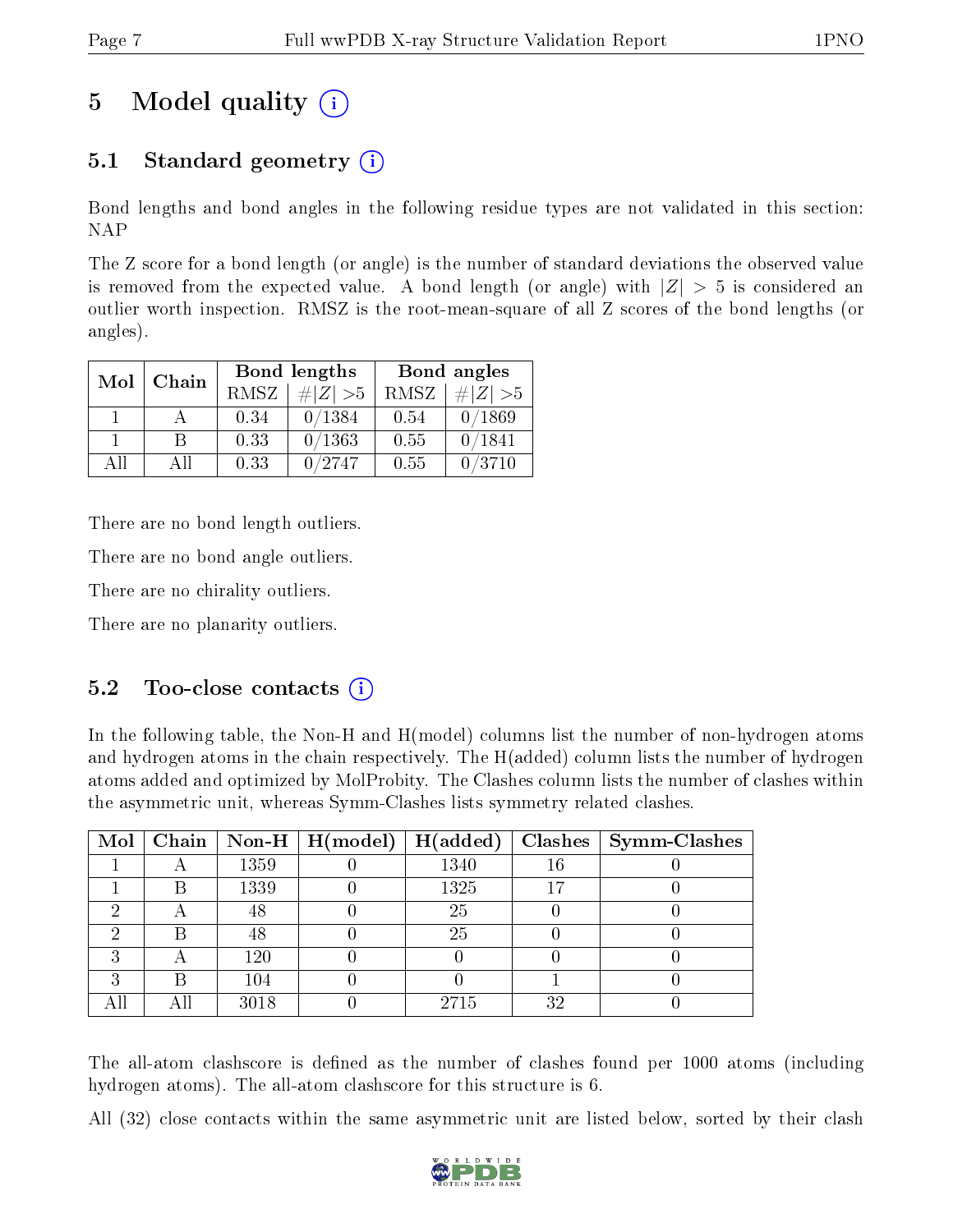magnitude.

| Atom-1                     | Atom-2              | Interatomic       | Clash             |
|----------------------------|---------------------|-------------------|-------------------|
|                            |                     | distance $(\AA)$  | overlap $(\AA)$   |
| 1:B:289:GLU:HG3            | 1:B:292:HIS:NE2     | 1.95              | 0.79              |
| 1:B:324:GLN:HE21           | 1:B:324:GLN:H       | 1.38              | 0.71              |
| 1:B:346:HIS:CE1            | 1:B:348: VAL: HG22  | 2.27              | 0.69              |
| 1:A:442:ARG:HH11           | 1:A:442:ARG:HG3     | 1.57              | 0.69              |
| 1:A:289:GLU:HG3            | $1:$ A:292:HIS:NE2  | $\overline{2.12}$ | 0.65              |
| 1:B:324:GLN:NE2            | 1:B:324:GLN:H       | 1.98              | 0.61              |
| 1:A:442:ARG:NH1            | 1:A:442:ARG:HG3     | 2.20              | 0.56              |
| 1:A:414:ASP:HB3            | 1: A: 417: LYS: HD3 | 1.87              | 0.56              |
| 1:B:373:LEU:HD23           | 1:B:373:LEU:C       | $\overline{2.26}$ | 0.54              |
| 1: A:346:HIS:CE1           | 1:A:348:VAL:HG22    | 2.44              | 0.52              |
| 1: B: 453: LYS: O          | 1:B:457:GLU:HG3     | 2.08              | 0.52              |
| 1:B:403:PRO:HA             | 1:B:408:TYR:CD2     | 2.46              | 0.51              |
| 1:B:376:ILE:HD13           | 1:B:379:SER:HB3     | 1.93              | 0.50              |
| 1:A:403:PRO:HA             | 1: A:408: TYR: CG   | 2.47              | 0.49              |
| 1:B:374:GLU:HB2            | 3:B:77:HOH:O        | $\overline{2.12}$ | 0.49              |
| 1:A:373:LEU:C              | 1:A:373:LEU:HD23    | 2.33              | 0.49              |
| 1:A:416:GLU:HG2            | 1:A:439:LEU:HDI1    | 1.95              | 0.48              |
| 1:A:437:ASN:OD1            | 1:A:439:LEU:HB2     | 2.13              | 0.48              |
| 1: A: 456: THR:O           | 1:A:460:VAL:HG23    | 2.15              | 0.47              |
| 1:B:299:ASP:O              | 1:B:303:ILE:HG13    | 2.15              | 0.47              |
| 1: B: 425: LYS: O          | 1:B:449:PHE:HA      | 2.16              | 0.46              |
| 1:A:422:LEU:HD12           | 1:A:446:MET:HB3     | $\overline{1.96}$ | $\overline{0.46}$ |
| 1:B:289:GLU:HG3            | 1:B:292:HIS:CE1     | 2.52              | 0.45              |
| 1:B:376:ILE:O              | 1:B:376:ILE:HD13    | 2.17              | 0.45              |
| 1:B:289:GLU:CG             | 1:B:292:HIS:NE2     | 2.73              | 0.45              |
| 1: A: 388: VAL: CG1        | 1:A:391:ALA:HB3     | 2.48              | 0.43              |
| 1:B:325:HIS:O              | 1:B:329:GLU:HG3     | 2.19              | 0.42              |
| 1:A:425:LYS:O              | 1:A:449:PHE:HA      | 2.20              | $0.41\,$          |
| $1:A:402:AS\overline{P:O}$ | 1: A:408: TYR:HB2   | 2.20              | 0.41              |
| 1:B:398:ALA:C              | 1:B:400:LYS:H       | 2.24              | 0.40              |
| 1: A:298: GLU:N            | 1: A:298: GLU:OE1   | 2.54              | 0.40              |
| 1:A:404:SER:O              | 1:B:353:PRO:HB3     | $\overline{2.20}$ | 0.40              |

There are no symmetry-related clashes.

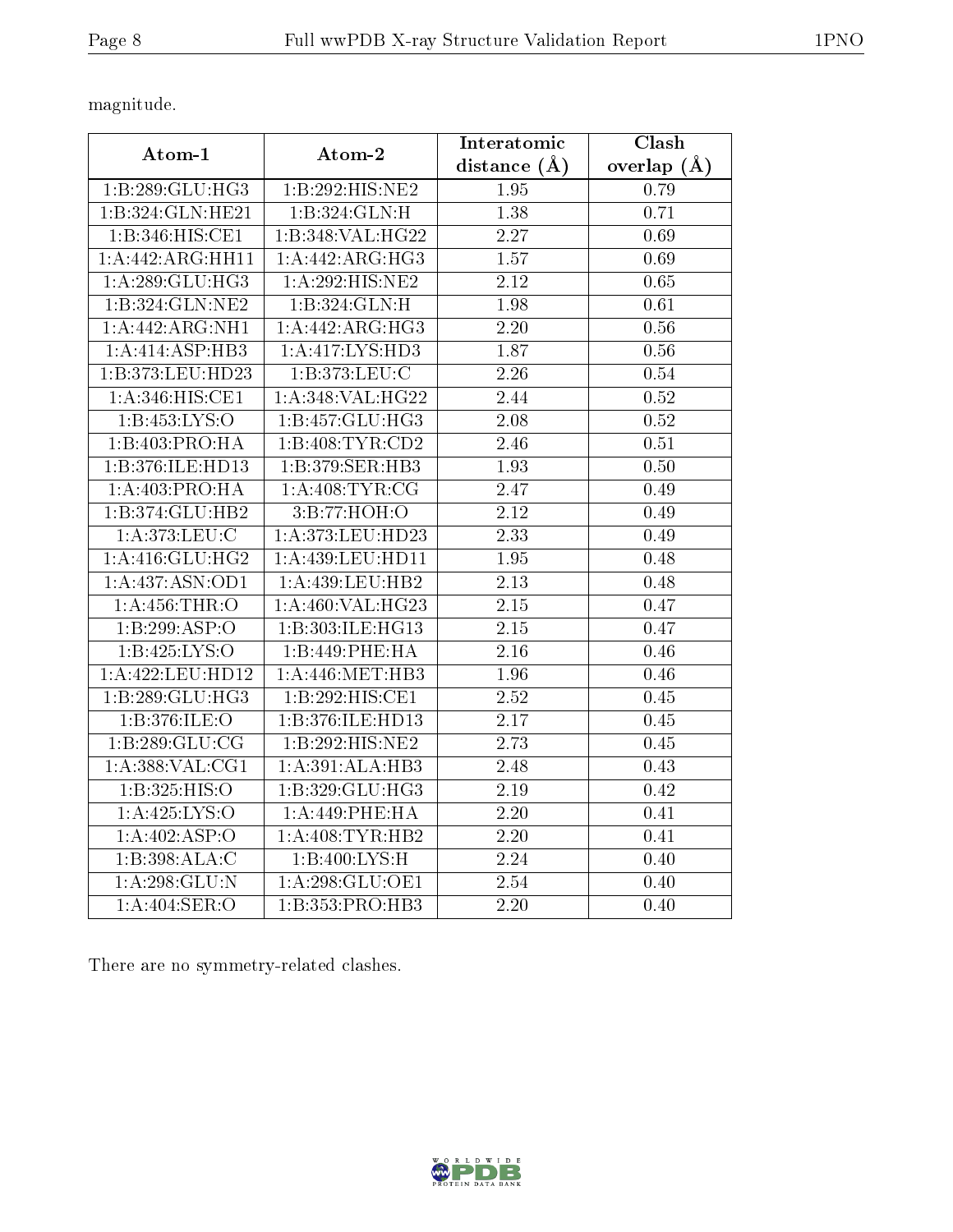### 5.3 Torsion angles (i)

#### 5.3.1 Protein backbone  $(i)$

In the following table, the Percentiles column shows the percent Ramachandran outliers of the chain as a percentile score with respect to all X-ray entries followed by that with respect to entries of similar resolution.

The Analysed column shows the number of residues for which the backbone conformation was analysed, and the total number of residues.

| Mol | Chain | Analysed                      | Favoured | Allowed    | $\vert$ Outliers | Percentiles                  |             |
|-----|-------|-------------------------------|----------|------------|------------------|------------------------------|-------------|
|     |       | $178/180(99\%)$   172 (97\%)  |          | 6(3%)      |                  | $\mid$ 100 $\mid$ 100 $\mid$ |             |
|     |       | $175/180$ (97\%)   164 (94\%) |          | 11 $(6\%)$ |                  | $\vert$ 100 $\vert$          | $\vert$ 100 |
| All | All   | $353/360$ (98\%)   336 (95\%) |          | 17(5%)     |                  | '100                         | 100         |

There are no Ramachandran outliers to report.

#### 5.3.2 Protein sidechains  $(i)$

In the following table, the Percentiles column shows the percent sidechain outliers of the chain as a percentile score with respect to all X-ray entries followed by that with respect to entries of similar resolution.

The Analysed column shows the number of residues for which the sidechain conformation was analysed, and the total number of residues.

| Mol | Chain | Analysed         | Rotameric   Outliers |          | Percentiles |  |  |
|-----|-------|------------------|----------------------|----------|-------------|--|--|
|     |       | $142/142(100\%)$ | 134 $(94\%)$         | $8(6\%)$ | 18<br>21    |  |  |
|     |       | $140/142(99\%)$  | 134 (96%)            | 6 $(4%)$ | 29<br>29    |  |  |
| All | АH    | $282/284(99\%)$  | 268(95%)             | 14 (5%)  | 23<br>24    |  |  |

All (14) residues with a non-rotameric sidechain are listed below:

| Mol | Chain | Res | <b>Type</b> |
|-----|-------|-----|-------------|
|     | А     | 299 | <b>ASP</b>  |
| 1   | А     | 400 | <b>LYS</b>  |
|     |       | 412 | ILE         |
| 1   |       | 416 | GLU         |
|     | А     | 422 | LEU         |
|     |       | 439 | LEU         |
|     |       | 454 | <b>LYS</b>  |
|     |       | 464 | ASN         |

Continued on next page...

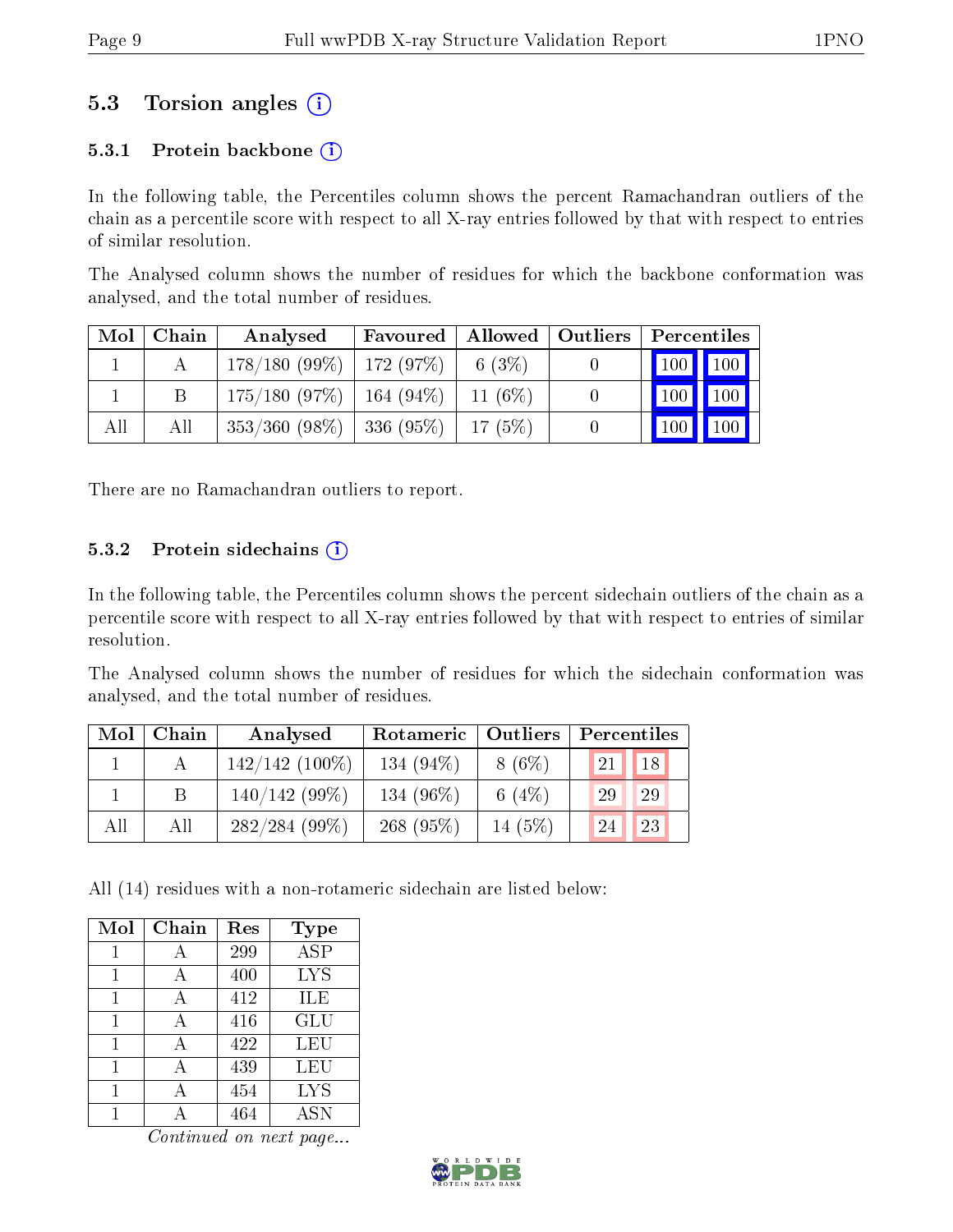Continued from previous page...

| Mol | Chain | Res | <b>Type</b> |
|-----|-------|-----|-------------|
|     | R     | 324 | <b>GLN</b>  |
|     | R     | 334 | LEU         |
|     |       | 364 | <b>ASN</b>  |
|     | R     | 376 | ILE         |
|     | R     | 436 | GLU         |
|     |       | 461 | <b>GLN</b>  |

Some sidechains can be flipped to improve hydrogen bonding and reduce clashes. All (5) such sidechains are listed below:

| Mol | Chain | Res | <b>Type</b> |
|-----|-------|-----|-------------|
|     |       | 458 | <b>GLN</b>  |
|     |       | 464 | <b>ASN</b>  |
|     |       | 324 | <b>GLN</b>  |
|     |       | 458 | <b>GLN</b>  |
|     |       | 461 | GL N        |

#### $5.3.3$  RNA  $(i)$

There are no RNA molecules in this entry.

### 5.4 Non-standard residues in protein, DNA, RNA chains (i)

There are no non-standard protein/DNA/RNA residues in this entry.

### 5.5 Carbohydrates (i)

There are no carbohydrates in this entry.

### 5.6 Ligand geometry  $(i)$

2 ligands are modelled in this entry.

In the following table, the Counts columns list the number of bonds (or angles) for which Mogul statistics could be retrieved, the number of bonds (or angles) that are observed in the model and the number of bonds (or angles) that are dened in the Chemical Component Dictionary. The Link column lists molecule types, if any, to which the group is linked. The Z score for a bond length (or angle) is the number of standard deviations the observed value is removed from the expected value. A bond length (or angle) with  $|Z| > 2$  is considered an outlier worth inspection. RMSZ is the root-mean-square of all Z scores of the bond lengths (or angles).

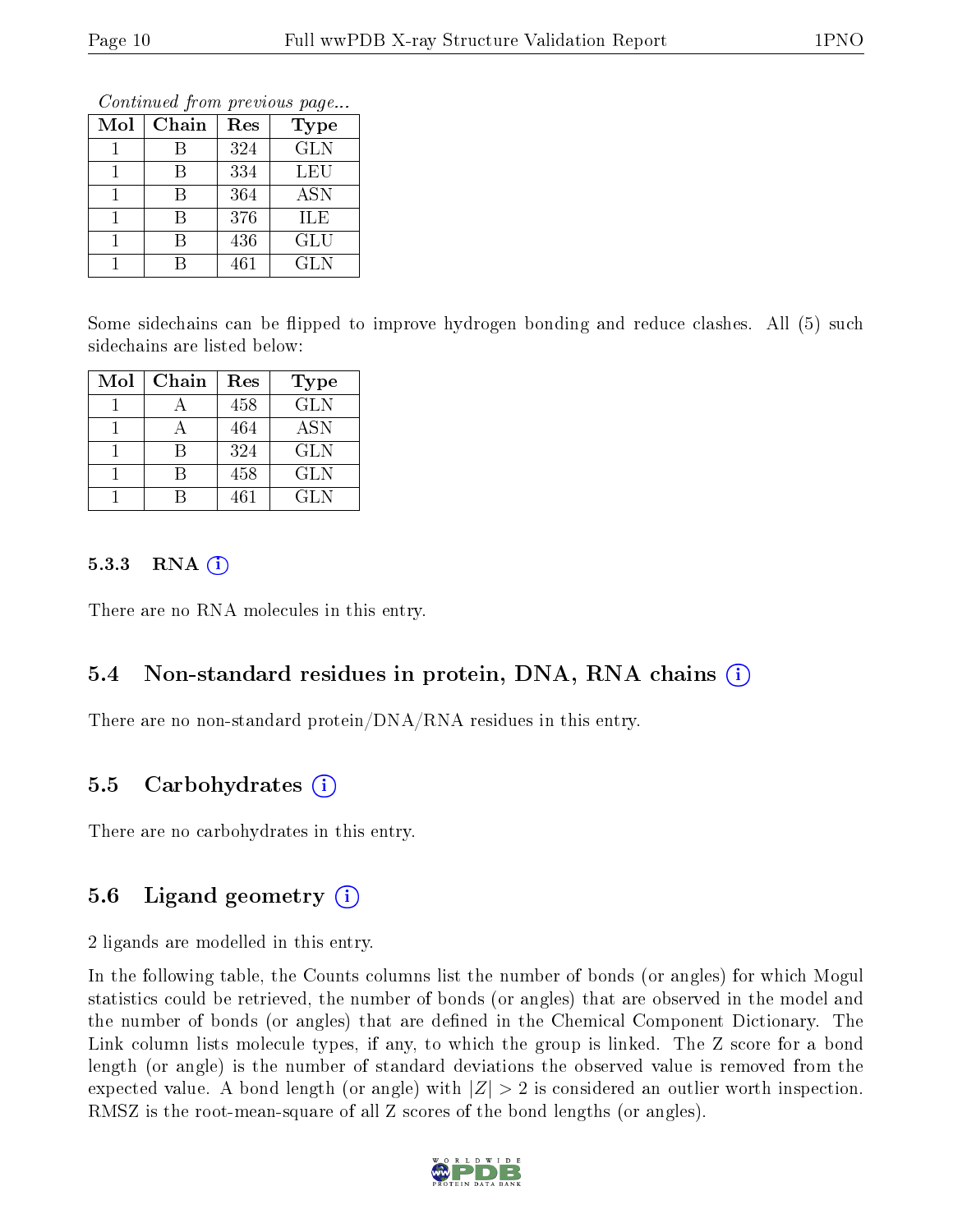| Mol |              | Chain |     | Link                     | Bond lengths |      |             | Bond angles |      |            |
|-----|--------------|-------|-----|--------------------------|--------------|------|-------------|-------------|------|------------|
|     | $Type \vert$ |       | Res |                          | Counts       | RMSZ | # $ Z  > 2$ | Counts      | RMSZ | Z          |
|     | NAP.         |       | 500 | $\overline{\phantom{a}}$ | 45,52,52     | 2.21 | $14(31\%)$  | 56,80,80    | 2.00 | $7(30\%)$  |
|     | NAP          |       | 500 | $\equiv$                 | 45,52,52     | 2.19 | $12(26\%)$  | 56,80,80    | 2.05 | $19(33\%)$ |

In the following table, the Chirals column lists the number of chiral outliers, the number of chiral centers analysed, the number of these observed in the model and the number defined in the Chemical Component Dictionary. Similar counts are reported in the Torsion and Rings columns. '-' means no outliers of that kind were identified.

|     |     |        | Mol   Type   Chain   Res   Link   Chirals | <b>Torsions</b>           | Rings |
|-----|-----|--------|-------------------------------------------|---------------------------|-------|
| NAP | 500 | $\sim$ |                                           | $10/31/67/67$   $0/5/5/5$ |       |
| NAP | 500 |        |                                           | $14/31/67/67$   0/5/5/5   |       |

All (26) bond length outliers are listed below:

| Mol            | Chain                   | Res | $_{\rm Type}$           | Atoms                        | Z        | Observed $(A)$ | Ideal(A)          |
|----------------|-------------------------|-----|-------------------------|------------------------------|----------|----------------|-------------------|
| $\overline{2}$ | А                       | 500 | <b>NAP</b>              | $O4B-C1B$                    | 6.06     | 1.49           | 1.41              |
| $\overline{2}$ | B                       | 500 | <b>NAP</b>              | $C2N- N1N$                   | 5.89     | 1.42           | 1.35              |
| $\overline{2}$ | $\boldsymbol{B}$        | 500 | <b>NAP</b>              | $\overline{\text{O}}$ 4B-C1B | 5.77     | 1.49           | 1.41              |
| $\overline{2}$ | A                       | 500 | <b>NAP</b>              | $C2N- N1N$                   | 5.69     | 1.41           | 1.35              |
| $\overline{2}$ | A                       | 500 | <b>NAP</b>              | $O4D-C1D$                    | $5.18\,$ | 1.48           | 1.41              |
| $\overline{2}$ | $\overline{B}$          | 500 | <b>NAP</b>              | $O4D-C1D$                    | 5.05     | 1.48           | 1.41              |
| $\overline{2}$ | $\boldsymbol{A}$        | 500 | $\overline{\text{NAP}}$ | $\overline{\text{C6N-N1N}}$  | 4.06     | 1.45           | $\overline{1.35}$ |
| $\overline{2}$ | $\boldsymbol{B}$        | 500 | <b>NAP</b>              | $C6N- N1N$                   | 4.04     | 1.45           | 1.35              |
| $\overline{2}$ | $\boldsymbol{A}$        | 500 | <b>NAP</b>              | $\overline{\text{C5A}}$ -C4A | 3.91     | 1.51           | 1.40              |
| $\overline{2}$ | $\boldsymbol{B}$        | 500 | <b>NAP</b>              | $C5A-C4A$                    | 3.81     | 1.51           | 1.40              |
| $\overline{2}$ | $\boldsymbol{B}$        | 500 | NAP                     | $C3B-C2B$                    | $-3.49$  | 1.45           | $1.52\,$          |
| $\overline{2}$ | А                       | 500 | <b>NAP</b>              | $C3B-C2B$                    | $-3.44$  | 1.45           | 1.52              |
| $\overline{2}$ | $\boldsymbol{B}$        | 500 | <b>NAP</b>              | $C2N-C3N$                    | 3.26     | 1.44           | 1.39              |
| $\overline{2}$ | А                       | 500 | $\overline{\text{NAP}}$ | $C2N-C3N$                    | 2.87     | 1.43           | 1.39              |
| $\overline{2}$ | А                       | 500 | <b>NAP</b>              | $C4N-C3N$                    | 2.85     | 1.44           | 1.39              |
| $\overline{2}$ | $\boldsymbol{B}$        | 500 | <b>NAP</b>              | $\overline{\text{C4N}}$ -C3N | 2.80     | 1.44           | 1.39              |
| $\overline{2}$ | B                       | 500 | <b>NAP</b>              | $P2B-O3X$                    | $-2.58$  | 1.44           | 1.54              |
| $\overline{2}$ | $\boldsymbol{A}$        | 500 | NAP                     | $P2B-O3X$                    | $-2.55$  | 1.45           | 1.54              |
| $\overline{2}$ | $\overline{\mathrm{B}}$ | 500 | <b>NAP</b>              | $C3B-C4B$                    | $-2.28$  | 1.47           | $1.53\,$          |
| $\overline{2}$ | B                       | 500 | <b>NAP</b>              | $C2A- N1A$                   | 2.28     | 1.38           | 1.33              |
| $\overline{2}$ | A                       | 500 | <b>NAP</b>              | $C2A-N1A$                    | 2.24     | 1.38           | 1.33              |
| $\overline{2}$ | $\boldsymbol{A}$        | 500 | NAP                     | $C3B-C4B$                    | $-2.23$  | 1.47           | 1.53              |
| $\overline{2}$ | B                       | 500 | <b>NAP</b>              | $O2B-C2B$                    | $-2.22$  | 1.36           | 1.44              |
| $\overline{2}$ | A                       | 500 | <b>NAP</b>              | $O2B-C2B$                    | $-2.22$  | 1.36           | 1.44              |
| $\overline{2}$ | $\boldsymbol{A}$        | 500 | <b>NAP</b>              | $O3B-C3B$                    | 2.15     | 1.48           | 1.43              |
| $\overline{2}$ | А                       | 500 | <b>NAP</b>              | $C2A-N3A$                    | 2.02     | 1.35           | 1.32              |

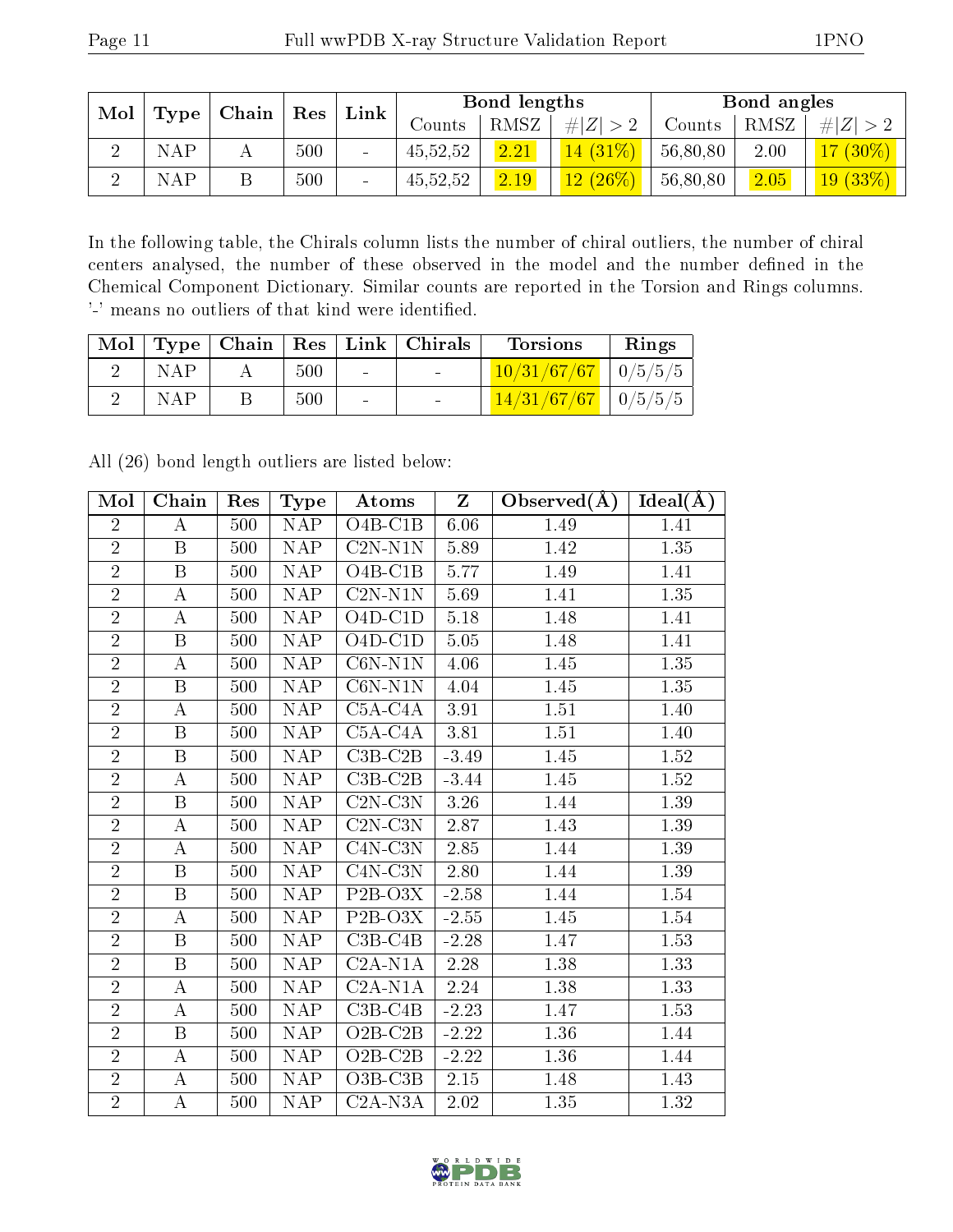| Mol            | Chain            | Res | <b>Type</b>             | Atoms                                              | $\mathbf{Z}$      | Observed $(°)$ | Ideal $\binom{\overline{o}}{}$ |
|----------------|------------------|-----|-------------------------|----------------------------------------------------|-------------------|----------------|--------------------------------|
| $\overline{2}$ | $\boldsymbol{B}$ | 500 | <b>NAP</b>              | $\overline{\text{C6N-N1N-C2N}}$                    | $-6.55$           | 116.00         | 121.97                         |
| $\overline{2}$ | $\boldsymbol{A}$ | 500 | <b>NAP</b>              | $C6N-N1N-C2N$                                      | $-6.35$           | 116.18         | 121.97                         |
| $\overline{2}$ | B                | 500 | <b>NAP</b>              | O4D-C4D-C3D                                        | 4.08              | 113.18         | 105.11                         |
| $\overline{2}$ | $\boldsymbol{A}$ | 500 | NAP                     | $O4D-C4D-C3D$                                      | 3.89              | 112.81         | 105.11                         |
| $\overline{2}$ | Β                | 500 | <b>NAP</b>              | O <sub>2</sub> B-C <sub>2</sub> B-C <sub>3</sub> B | 3.87              | 125.72         | 111.68                         |
| $\overline{2}$ | $\boldsymbol{B}$ | 500 | NAP                     | $C2B-C3B-C4B$                                      | 3.85              | 110.36         | 101.99                         |
| $\overline{2}$ | А                | 500 | <b>NAP</b>              | O <sub>5</sub> D-C <sub>5</sub> D-C <sub>4</sub> D | 3.80              | 122.08         | 108.99                         |
| $\overline{2}$ | $\, {\bf B}$     | 500 | $\overline{\text{NAP}}$ | O5B-C5B-C4B                                        | 3.62              | 121.45         | 108.99                         |
| $\overline{2}$ | А                | 500 | <b>NAP</b>              | O <sub>2</sub> B-C <sub>2</sub> B-C <sub>3</sub> B | 3.61              | 124.77         | 111.68                         |
| $\overline{2}$ | А                | 500 | <b>NAP</b>              | $C2B-C3B-C4B$                                      | 3.61              | 109.84         | 101.99                         |
| $\overline{2}$ | B                | 500 | <b>NAP</b>              | O <sub>5</sub> D-C <sub>5</sub> D-C <sub>4</sub> D | 3.59              | 121.36         | 108.99                         |
| $\overline{2}$ | $\boldsymbol{B}$ | 500 | NAP                     | N3A-C2A-N1A                                        | $-3.57$           | 123.09         | 128.68                         |
| $\overline{2}$ | B                | 500 | <b>NAP</b>              | $C2D-C3D-C4D$                                      | $-3.56$           | 95.72          | 102.64                         |
| $\overline{2}$ | А                | 500 | <b>NAP</b>              | $C3N-C7N- N7N$                                     | $-3.48$           | 113.58         | 117.75                         |
| $\overline{2}$ | А                | 500 | <b>NAP</b>              | O5B-C5B-C4B                                        | 3.45              | 120.87         | 108.99                         |
| $\overline{2}$ | А                | 500 | <b>NAP</b>              | $C2D-C3D-C4D$                                      | $-3.31$           | 96.22          | 102.64                         |
| $\overline{2}$ | А                | 500 | <b>NAP</b>              | N3A-C2A-N1A                                        | $-3.30$           | 123.52         | 128.68                         |
| $\overline{2}$ | $\boldsymbol{B}$ | 500 | <b>NAP</b>              | C3N-C7N-N7N                                        | $-3.09$           | 114.04         | 117.75                         |
| $\overline{2}$ | B                | 500 | <b>NAP</b>              | O4B-C4B-C5B                                        | 2.82              | 118.65         | 109.37                         |
| $\overline{2}$ | A                | 500 | <b>NAP</b>              | $\overline{\mathrm{O4B\text{-}C4B\text{-}C5B}}$    | 2.82              | 118.64         | 109.37                         |
| $\overline{2}$ | B                | 500 | <b>NAP</b>              | $C5N-C6N-N1N$                                      | 2.69              | 124.25         | 120.40                         |
| $\overline{2}$ | А                | 500 | NAP                     | $C5N-C6N-N1N$                                      | 2.44              | 123.91         | 120.40                         |
| $\overline{2}$ | $\, {\bf B}$     | 500 | NAP                     | O <sub>4</sub> D-C <sub>4</sub> D-C <sub>5</sub> D | 2.39              | 117.25         | 109.37                         |
| $\overline{2}$ | $\boldsymbol{A}$ | 500 | <b>NAP</b>              | O5D-PN-O1N                                         | 2.37              | 118.35         | 109.07                         |
| $\overline{2}$ | A                | 500 | $\overline{\text{NAP}}$ | O4D-C4D-C5D                                        | 2.34              | 117.07         | 109.37                         |
| $\overline{2}$ | А                | 500 | <b>NAP</b>              | O2D-C2D-C3D                                        | 2.34              | 119.39         | 111.82                         |
| $\overline{2}$ | А                | 500 | $\overline{\text{NAP}}$ | PN-O5D-C5D                                         | $\overline{2.33}$ | 135.34         | 121.68                         |
| $\overline{2}$ | А                | 500 | <b>NAP</b>              | C2N-C3N-C4N                                        | 2.28              | 120.85         | 118.26                         |
| $\overline{2}$ | $\, {\bf B}$     | 500 | NAP                     | PN-O5D-C5D                                         | 2.27              | 135.00         | 121.68                         |
| $\overline{2}$ | А                | 500 | <b>NAP</b>              | O3D-C3D-C4D                                        | 2.27              | 117.61         | 111.05                         |
| $\overline{2}$ | $\mathbf{B}$     | 500 | <b>NAP</b>              | O2D-C2D-C3D                                        | 2.26              | 119.13         | 111.82                         |
| $\overline{2}$ | Β                | 500 | <b>NAP</b>              | O <sub>5</sub> D-PN-O <sub>1</sub> N               | 2.24              | 117.83         | 109.07                         |
| $\overline{2}$ | B                | 500 | <b>NAP</b>              | $C2A-N1A-C6A$                                      | 2.20              | 122.52         | 118.75                         |
| $\overline{2}$ | Β                | 500 | <b>NAP</b>              | O3D-C3D-C4D                                        | 2.19              | 117.39         | 111.05                         |
| $\overline{2}$ | Β                | 500 | <b>NAP</b>              | $C2N-C3N-C4N$                                      | 2.16              | 120.71         | 118.26                         |
| $\overline{2}$ | Β                | 500 | <b>NAP</b>              | PA-O <sub>5</sub> B-C <sub>5</sub> B               | 2.09              | 133.96         | 121.68                         |

All (36) bond angle outliers are listed below:

There are no chirality outliers.

All (24) torsion outliers are listed below:

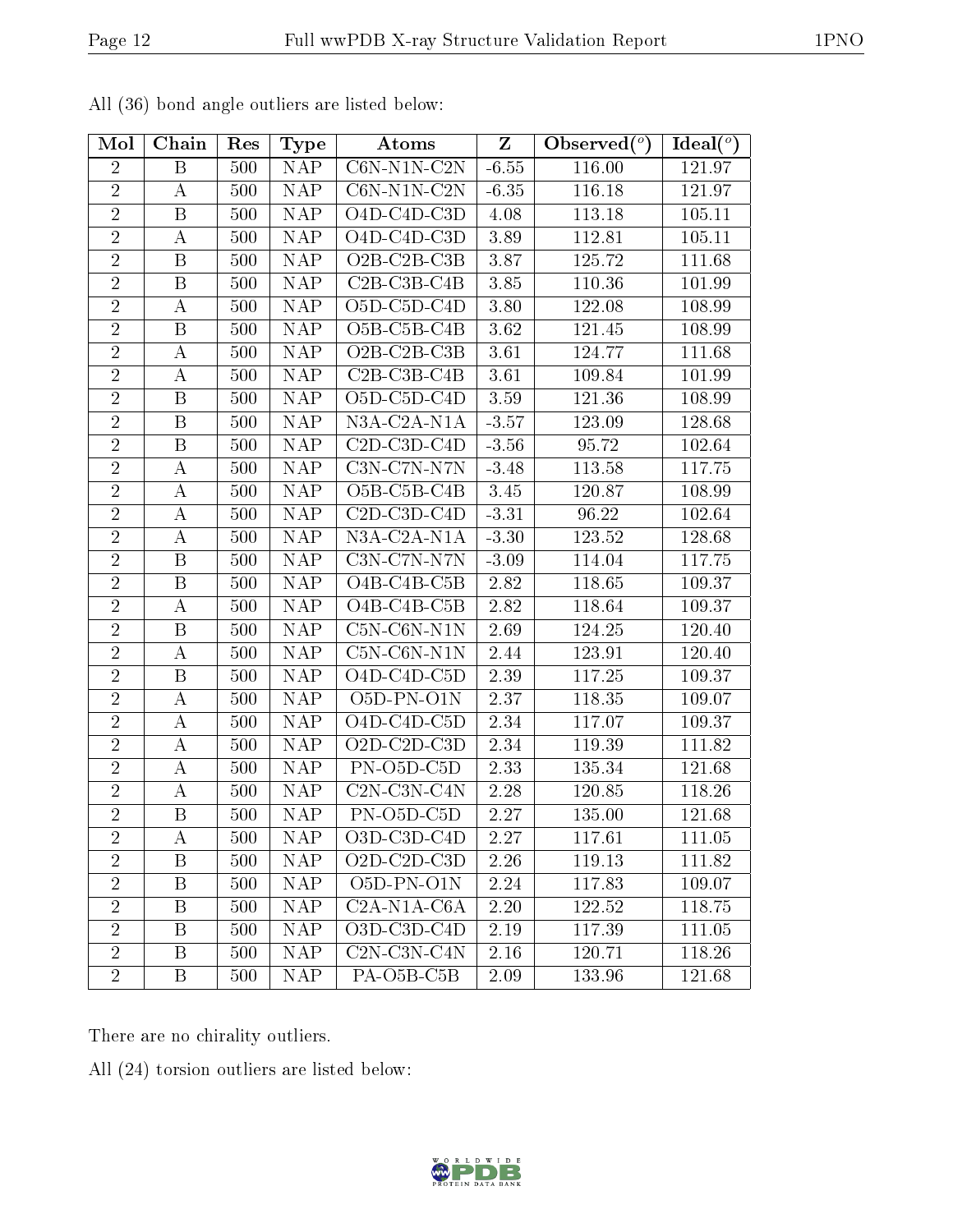| Mol            | Chain | Res | Type        | Atoms             |
|----------------|-------|-----|-------------|-------------------|
| $\overline{2}$ | А     | 500 | <b>NAP</b>  | $O4D-C1D-N1N-C2N$ |
| $\overline{2}$ | А     | 500 | <b>NAP</b>  | O4D-C1D-N1N-C6N   |
| $\overline{2}$ | A     | 500 | <b>NAP</b>  | $C2D-C1D-N1N-C2N$ |
| $\overline{2}$ | A     | 500 | <b>NAP</b>  | $C2D-C1D-N1N-C6N$ |
| $\overline{2}$ | B     | 500 | <b>NAP</b>  | $C5B-O5B-PA-O1A$  |
| $\overline{2}$ | B     | 500 | <b>NAP</b>  | O4D-C4D-C5D-O5D   |
| $\overline{2}$ | Β     | 500 | <b>NAP</b>  | O4D-C1D-N1N-C2N   |
| $\overline{2}$ | B     | 500 | <b>NAP</b>  | $O4D-C1D-N1N-C6N$ |
| $\overline{2}$ | B     | 500 | <b>NAP</b>  | $C2D-C1D-N1N-C2N$ |
| $\overline{2}$ | B     | 500 | <b>NAP</b>  | $C2D-C1D-N1N-C6N$ |
| $\overline{2}$ | A     | 500 | <b>NAP</b>  | O4D-C4D-C5D-O5D   |
| $\overline{2}$ | А     | 500 | <b>NAP</b>  | $C1B-C2B-O2B-P2B$ |
| $\overline{2}$ | B     | 500 | <b>NAP</b>  | $C1B-C2B-O2B-P2B$ |
| $\overline{2}$ | B     | 500 | <b>NAP</b>  | O4B-C4B-C5B-O5B   |
| $\overline{2}$ | B     | 500 | <b>NAP</b>  | $C3B-C4B-C5B-O5B$ |
| $\overline{2}$ | A     | 500 | <b>NAP</b>  | C3B-C2B-O2B-P2B   |
| $\overline{2}$ | Β     | 500 | <b>NAP</b>  | $C3B-C2B-O2B-P2B$ |
| $\overline{2}$ | А     | 500 | <b>NAP</b>  | O4B-C4B-C5B-O5B   |
| $\overline{2}$ | А     | 500 | <b>NAP</b>  | $C3B-C4B-C5B-O5B$ |
| $\overline{2}$ | B     | 500 | <b>NAP</b>  | $C5B-O5B-PA-O3$   |
| $\overline{2}$ | B     | 500 | $\bar{N}AP$ | $C5B-O5B-PA-O2A$  |
| $\overline{2}$ | Β     | 500 | <b>NAP</b>  | PN-03-PA-01A      |
| $\overline{2}$ | А     | 500 | <b>NAP</b>  | $C2B-O2B-P2B-O2X$ |
| $\overline{2}$ | B     | 500 | <b>NAP</b>  | $C2B-O2B-P2B-O2X$ |

There are no ring outliers.

No monomer is involved in short contacts.

The following is a two-dimensional graphical depiction of Mogul quality analysis of bond lengths, bond angles, torsion angles, and ring geometry for all instances of the Ligand of Interest. In addition, ligands with molecular weight > 250 and outliers as shown on the validation Tables will also be included. For torsion angles, if less then 5% of the Mogul distribution of torsion angles is within 10 degrees of the torsion angle in question, then that torsion angle is considered an outlier. Any bond that is central to one or more torsion angles identified as an outlier by Mogul will be highlighted in the graph. For rings, the root-mean-square deviation (RMSD) between the ring in question and similar rings identified by Mogul is calculated over all ring torsion angles. If the average RMSD is greater than 60 degrees and the minimal RMSD between the ring in question and any Mogul-identified rings is also greater than 60 degrees, then that ring is considered an outlier. The outliers are highlighted in purple. The color gray indicates Mogul did not find sufficient equivalents in the CSD to analyse the geometry.

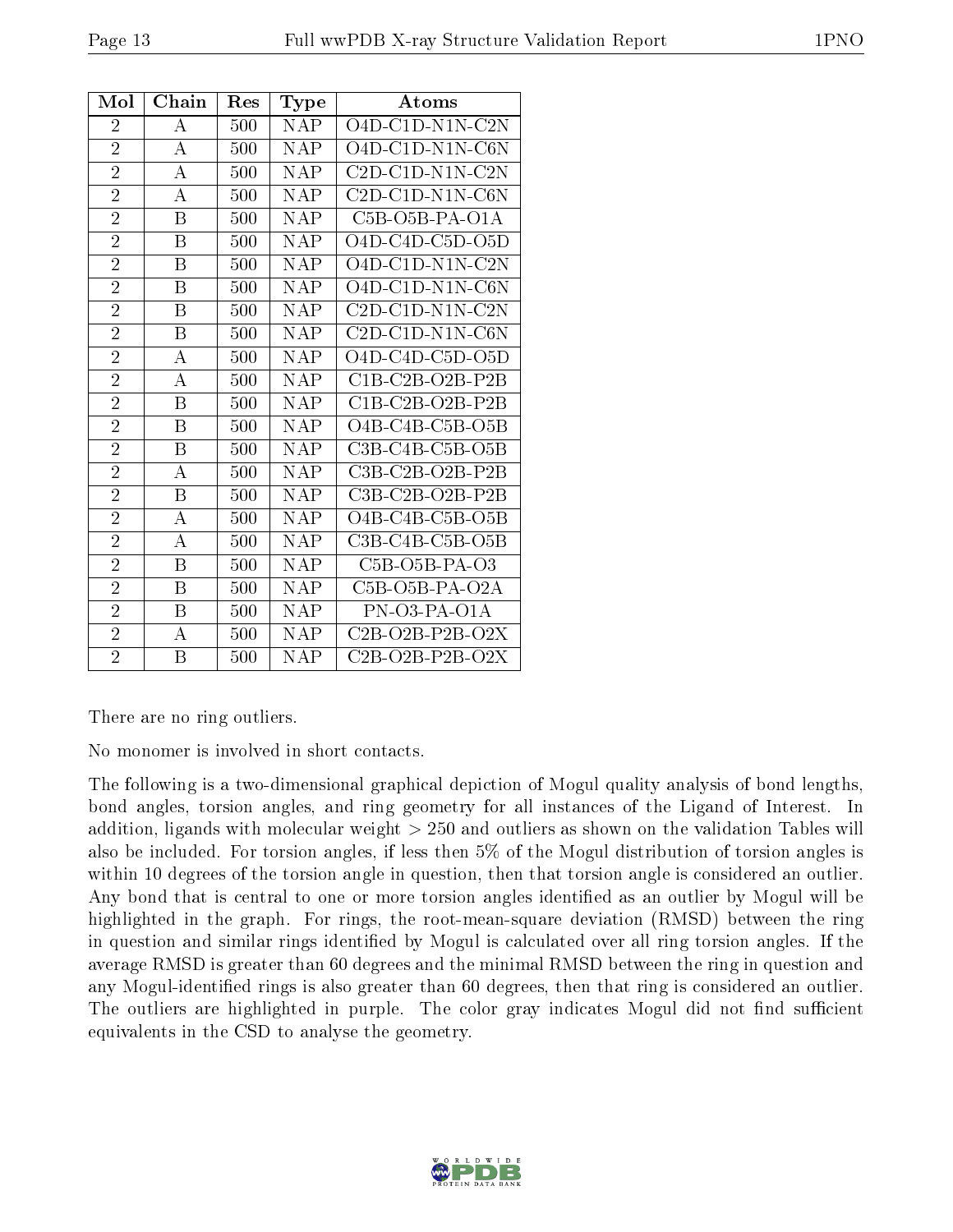

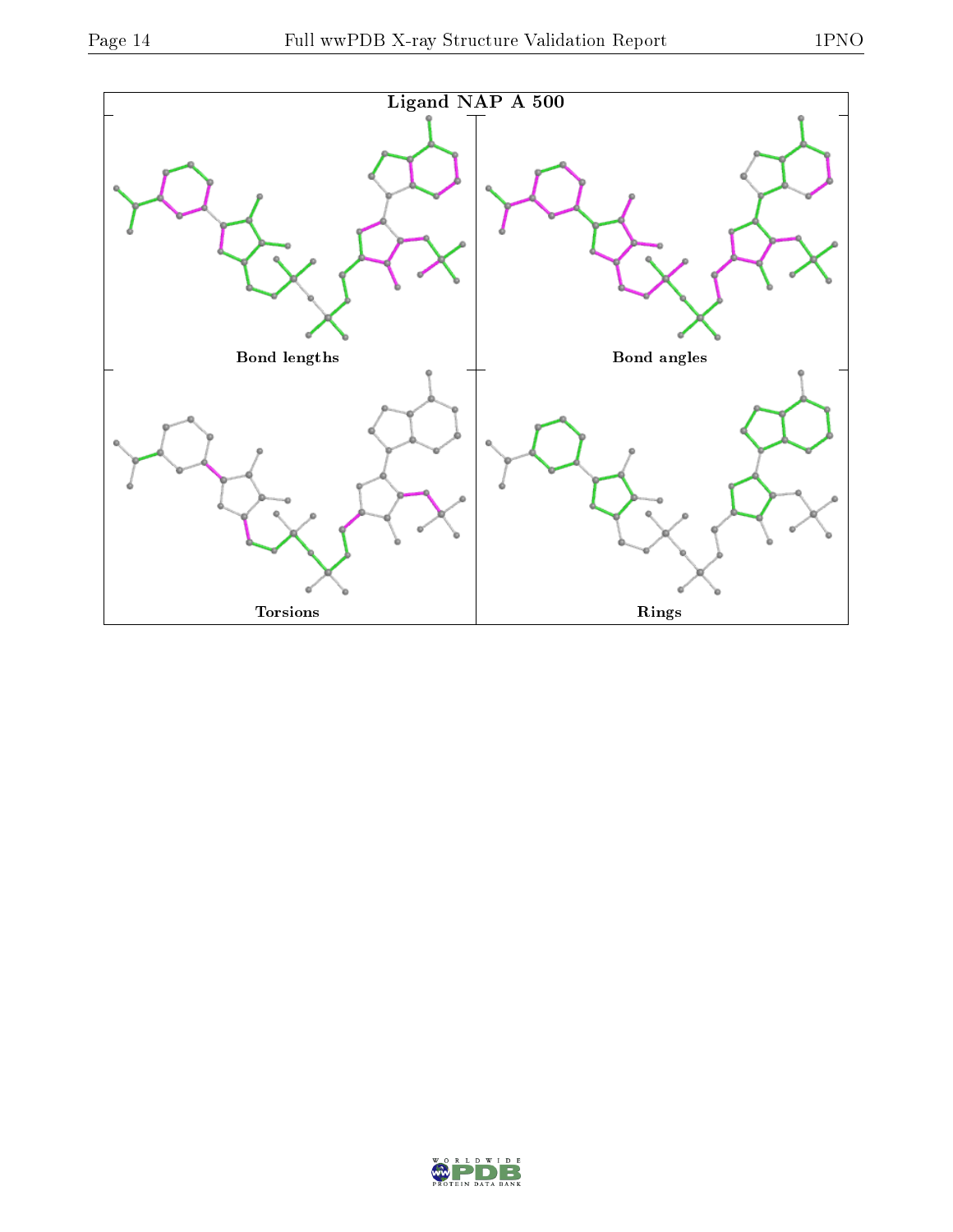

## 5.7 [O](https://www.wwpdb.org/validation/2017/XrayValidationReportHelp#nonstandard_residues_and_ligands)ther polymers (i)

There are no such residues in this entry.

## 5.8 Polymer linkage issues (i)

There are no chain breaks in this entry.

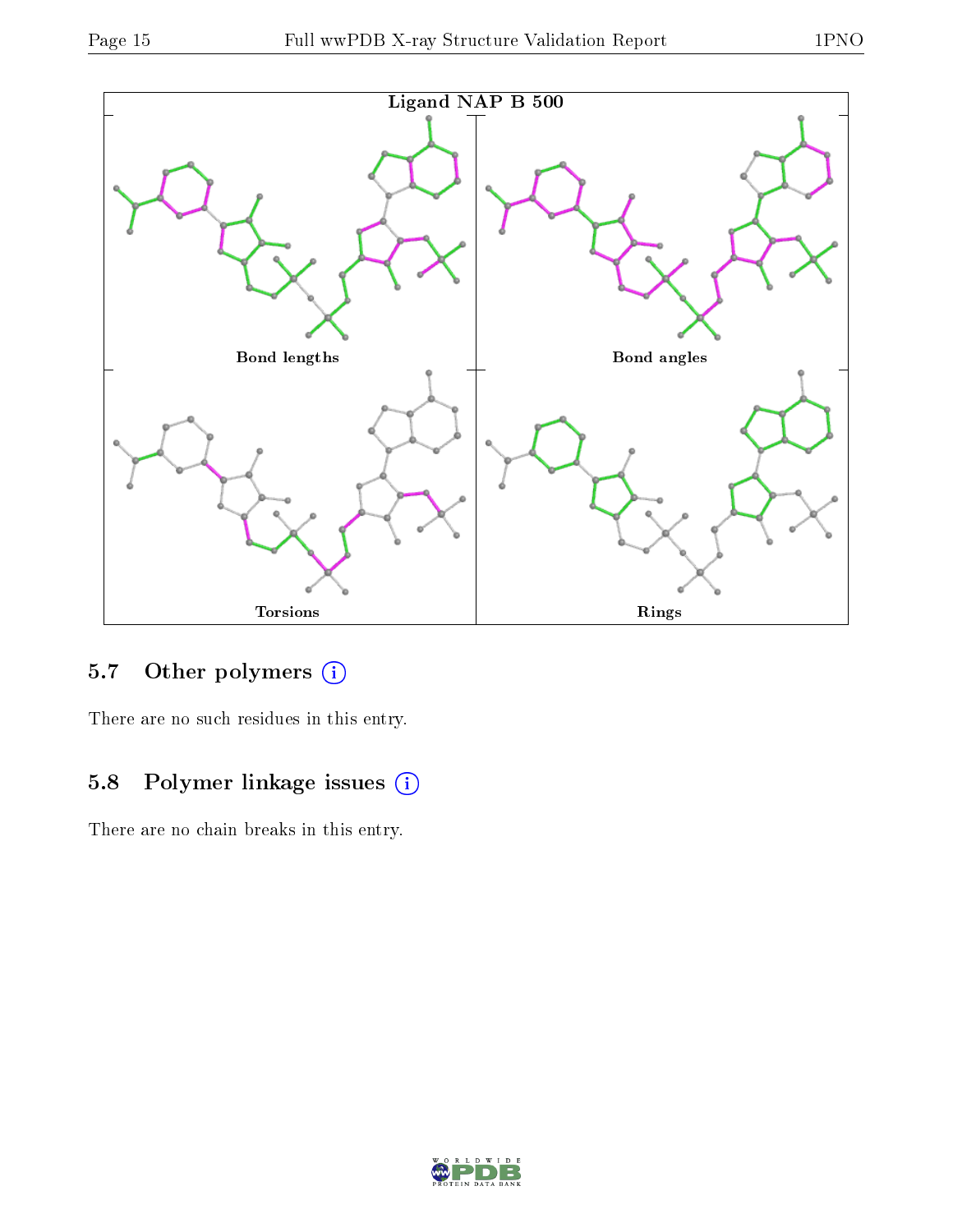# 6 Fit of model and data  $(i)$

## 6.1 Protein, DNA and RNA chains  $(i)$

In the following table, the column labelled  $#RSRZ> 2'$  contains the number (and percentage) of RSRZ outliers, followed by percent RSRZ outliers for the chain as percentile scores relative to all X-ray entries and entries of similar resolution. The OWAB column contains the minimum, median,  $95<sup>th</sup>$  percentile and maximum values of the occupancy-weighted average B-factor per residue. The column labelled ' $Q< 0.9$ ' lists the number of (and percentage) of residues with an average occupancy less than 0.9.

| Mol | Chain | Analysed         | ${ <\hspace{-1.5pt}{\mathrm{RSRZ}} \hspace{-1.5pt}>}$ | $\#\text{RSRZ}{>}2$  | $OWAB(A^2)$    | $\rm Q\textcolor{black}{<}0.9$ |
|-----|-------|------------------|-------------------------------------------------------|----------------------|----------------|--------------------------------|
|     |       | $180/180(100\%)$ | 0.53                                                  | $22(12%)$ 4 5        | 31, 50, 79, 87 |                                |
|     |       | $177/180(98\%)$  | 0.41                                                  | $14(7%)$ 12<br>16    | 28, 47, 81, 97 |                                |
| All | All   | $357/360(99\%)$  | 0.47                                                  | 36 (10%) $\boxed{7}$ | 28, 49, 80, 97 |                                |

All (36) RSRZ outliers are listed below:

| Mol            | Chain                   | Res | Type                    | $\rm RSRZ$       |
|----------------|-------------------------|-----|-------------------------|------------------|
| $\mathbf{1}$   | Β                       | 288 | ILE                     | 9.7              |
| $\overline{1}$ | Β                       | 289 | GLU                     | 6.1              |
| $\overline{1}$ | $\overline{\mathrm{B}}$ | 290 | $\overline{\text{GLY}}$ | 4.7              |
| $\overline{1}$ | $\boldsymbol{A}$        | 288 | <b>ILE</b>              | 4.5              |
| $\overline{1}$ | $\overline{\rm A}$      | 289 | $\overline{{\rm GLU}}$  | $\overline{4.2}$ |
| $\overline{1}$ | $\overline{\rm A}$      | 388 | <b>VAL</b>              | $3.9\,$          |
| $\overline{1}$ | $\overline{\rm A}$      | 422 | <b>LEU</b>              | 3.9              |
| $\overline{1}$ | $\overline{\rm A}$      | 408 | <b>TYR</b>              | 3.8              |
| $\overline{1}$ | $\overline{\rm A}$      | 464 | <b>ASN</b>              | 3.7              |
| $\overline{1}$ | $\overline{\rm A}$      | 401 | <b>THR</b>              | $\overline{3.7}$ |
| $\overline{1}$ | $\overline{\rm A}$      | 291 | $\rm{ARG}$              | $3.6\,$          |
| $\overline{1}$ | $\overline{\mathrm{B}}$ | 291 | $\overline{\rm{ARG}}$   | $\overline{3.5}$ |
| $\overline{1}$ | $\overline{\rm A}$      | 287 | <b>HIS</b>              | $3.5\,$          |
| $\overline{1}$ | $\overline{\rm A}$      | 403 | PRO                     | 3.5              |
| $\overline{1}$ | $\overline{\mathrm{B}}$ | 388 | $\overline{\text{VAL}}$ | 3.4              |
| $\mathbf{1}$   | $\boldsymbol{B}$        | 403 | PRO                     | $\overline{3.3}$ |
| $\overline{1}$ | $\overline{\rm A}$      | 402 | <b>ASP</b>              | $\overline{3.1}$ |
| $\overline{1}$ | $\boldsymbol{A}$        | 404 | <b>SER</b>              | $3.0\,$          |
| $\overline{1}$ | $\overline{\mathrm{B}}$ | 378 | <b>SER</b>              | 2.9              |
| $\overline{1}$ | $\overline{\rm A}$      | 290 | $\overline{\text{GLY}}$ | 2.7              |
| $\overline{1}$ | $\boldsymbol{A}$        | 389 | <b>ILE</b>              | 2.7              |
| $\overline{1}$ | B                       | 404 | <b>SER</b>              | $2.\bar{7}$      |
| $\mathbf{1}$   | A                       | 313 | <b>VAL</b>              | $2.6\,$          |
| $\mathbf{1}$   | A                       | 374 | GLU                     | 2.6              |

Continued on next page...

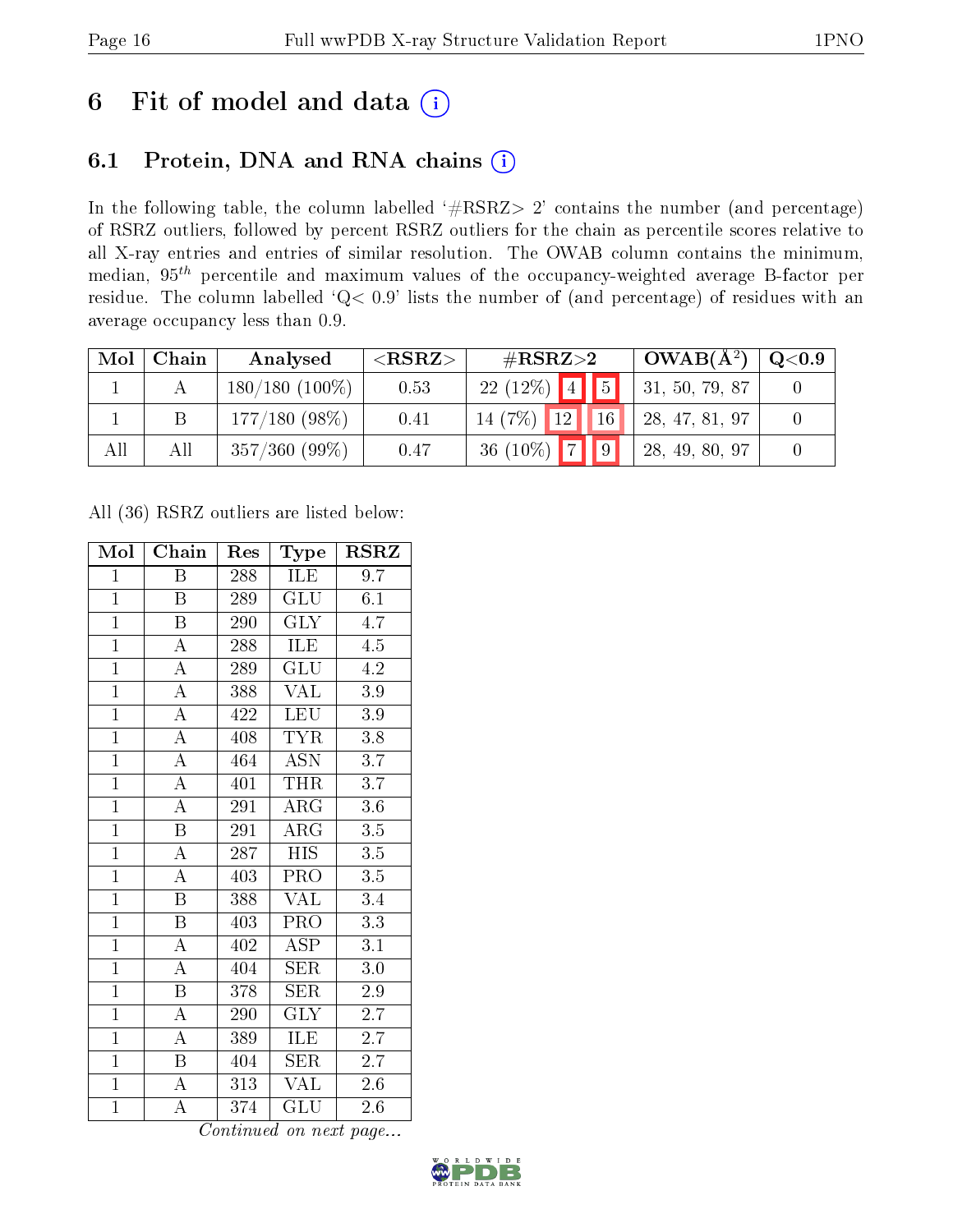| Mol          | Chain | Res | Type       | $_{\rm RSRZ}$ |
|--------------|-------|-----|------------|---------------|
| 1            | Β     | 422 | LEU        | 2.4           |
| 1            | В     | 391 | ALA        | 2.4           |
| $\mathbf{1}$ | А     | 421 | VAL        | 2.3           |
| 1            | А     | 391 | ALA        | 2.3           |
| $\mathbf 1$  | Β     | 389 | ILE        | 2.3           |
| $\mathbf{1}$ | Β     | 387 | PHE        | 2.3           |
| $\mathbf{1}$ | А     | 390 | GLY        | 2.2           |
| $\mathbf{1}$ | В     | 401 | THR        | 2.2           |
| $\mathbf{1}$ | А     | 461 | GLN        | 2.2           |
| $\mathbf{1}$ | В     | 400 | <b>LYS</b> | 2.2           |
| 1            | А     | 381 | <b>GLN</b> | 2.1           |
| 1            | А     | 378 | SER        | 2.0           |

Continued from previous page...

### 6.2 Non-standard residues in protein, DNA, RNA chains  $(i)$

There are no non-standard protein/DNA/RNA residues in this entry.

### 6.3 Carbohydrates  $(i)$

There are no carbohydrates in this entry.

### 6.4 Ligands  $(i)$

In the following table, the Atoms column lists the number of modelled atoms in the group and the number defined in the chemical component dictionary. The B-factors column lists the minimum, median,  $95<sup>th</sup>$  percentile and maximum values of B factors of atoms in the group. The column labelled  $Q< 0.9$  lists the number of atoms with occupancy less than 0.9.

|     |     | Mol   Type   Chain   Res   Atoms |      |      | $\sqrt{\text{RSCC}}$ RSR $\sqrt{\text{B-factors}}$ $(\AA^2)$ $\sqrt{\text{Q}}$ <0.9 |  |
|-----|-----|----------------------------------|------|------|-------------------------------------------------------------------------------------|--|
| NAP | 500 | 48/48                            | 0.97 | 0.11 | 32, 39, 43, 46                                                                      |  |
| NAP | 500 | 48/48                            | 0.97 | 0.10 | 34, 43, 46, 48                                                                      |  |

The following is a graphical depiction of the model fit to experimental electron density of all instances of the Ligand of Interest. In addition, ligands with molecular weight  $> 250$  and outliers as shown on the geometry validation Tables will also be included. Each fit is shown from different orientation to approximate a three-dimensional view.

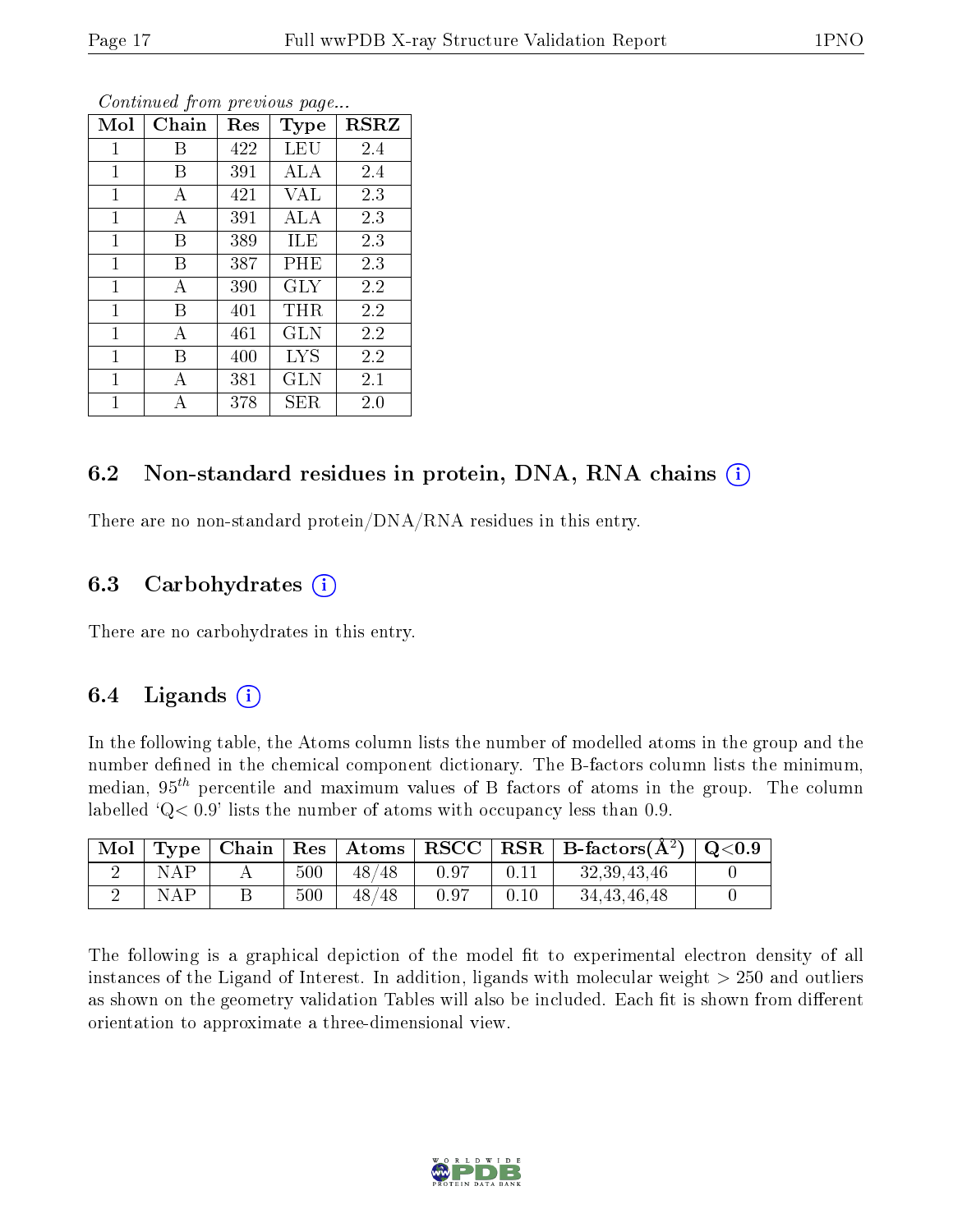